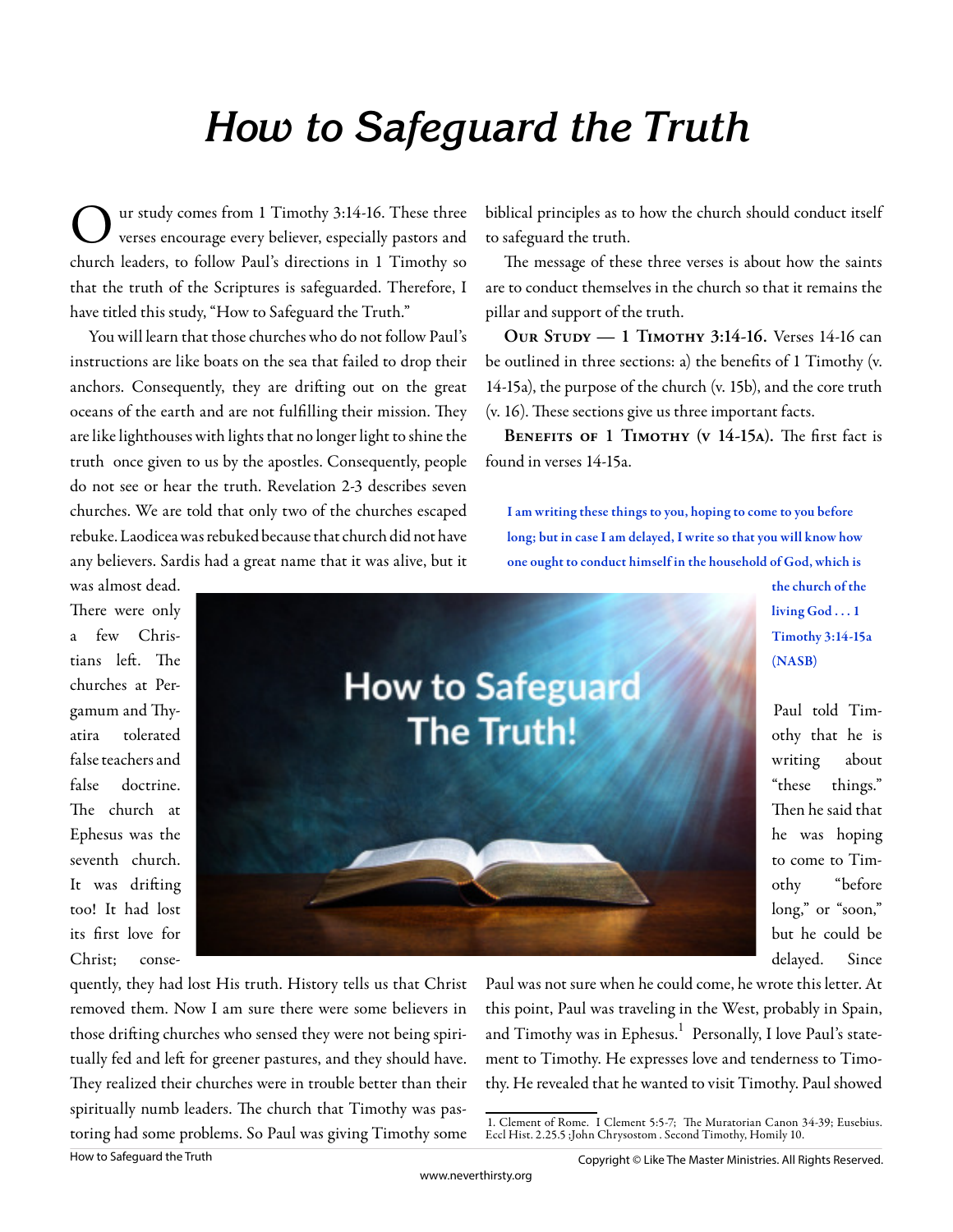

the same compassion for the believers in the city of Corinth in 1 Corinthians 16:5-7. In 2 Corinthians 1:15-18 he explained why his trip was delayed. He did not want these dear saints to think he did not love them. In 1 Thessalonians 2:18 Paul told the believers in Thessalonica that Satan hindered him from coming to them. He also told Philemon that he wanted to visit him (Philemon 22). Paul repeatedly demonstrated that he loved people, just as he did for Timothy. This time Paul is far away, and his return may be significantly delayed.

So, Paul wanted Timothy to know that he wanted to visit him. The letter explained why he wrote 1 Timothy. He said, "so that you will know how one ought to conduct himself in the household of God." The important word in this verse is "conduct." Other Bibles say "behave." The Greek word is an old verb which had the sense of "to turn up and down," or "upside down." It is usually translated today as "conduct." There are two ways to understand "conduct."

First, this word may reveal that Timothy had not been conducting himself correctly in the church. There are hints in this letter of rebuke. For example, in 1 Timothy 1:3-7 we learn that Paul had urged Timothy to again instruct certain men to not teach strange doctrines. Then in verses 18-19, Paul commanded him to keep the faith. In chapter four, verse seven Paul urged Timothy again to avoid worldly fables. Later in the last chapter in verse 20-21, Paul urges Timothy to avoid worldly and empty chatter, and so-called knowledge. Here is what Paul wrote.

O Timothy, guard what has been entrusted to you, avoiding worldly and empty chatter and the opposing arguments of what is falsely called "knowledge" — which some have professed and thus gone astray from the faith. Grace be with you. 1 Timothy 6:20-21 (NASB)

Notice Paul said, "which some have professed and thus gone astray from the faith." Paul implies some have drifted from the truth as a result. So, Paul warned Timothy about the danger of abandoning the truth. Maybe Timothy had been drifting. If not, the encouragement is still true. Pastors, elders, and every believer must "conduct" themselves correctly in the household of God.

The second way to understand "conduct" is in a positive way. That is, Paul was simply telling Timothy what is the correct conduct for believers in the church of God. But it seems best to understand Paul's instruction as a warning because 2 Timothy reveals that Timothy was drifting like a boat on the ocean.

Then Paul referred to the church in two ways when he said, "household of God, which is the church of the living God." First, he says, 'the household of God." The Greek word for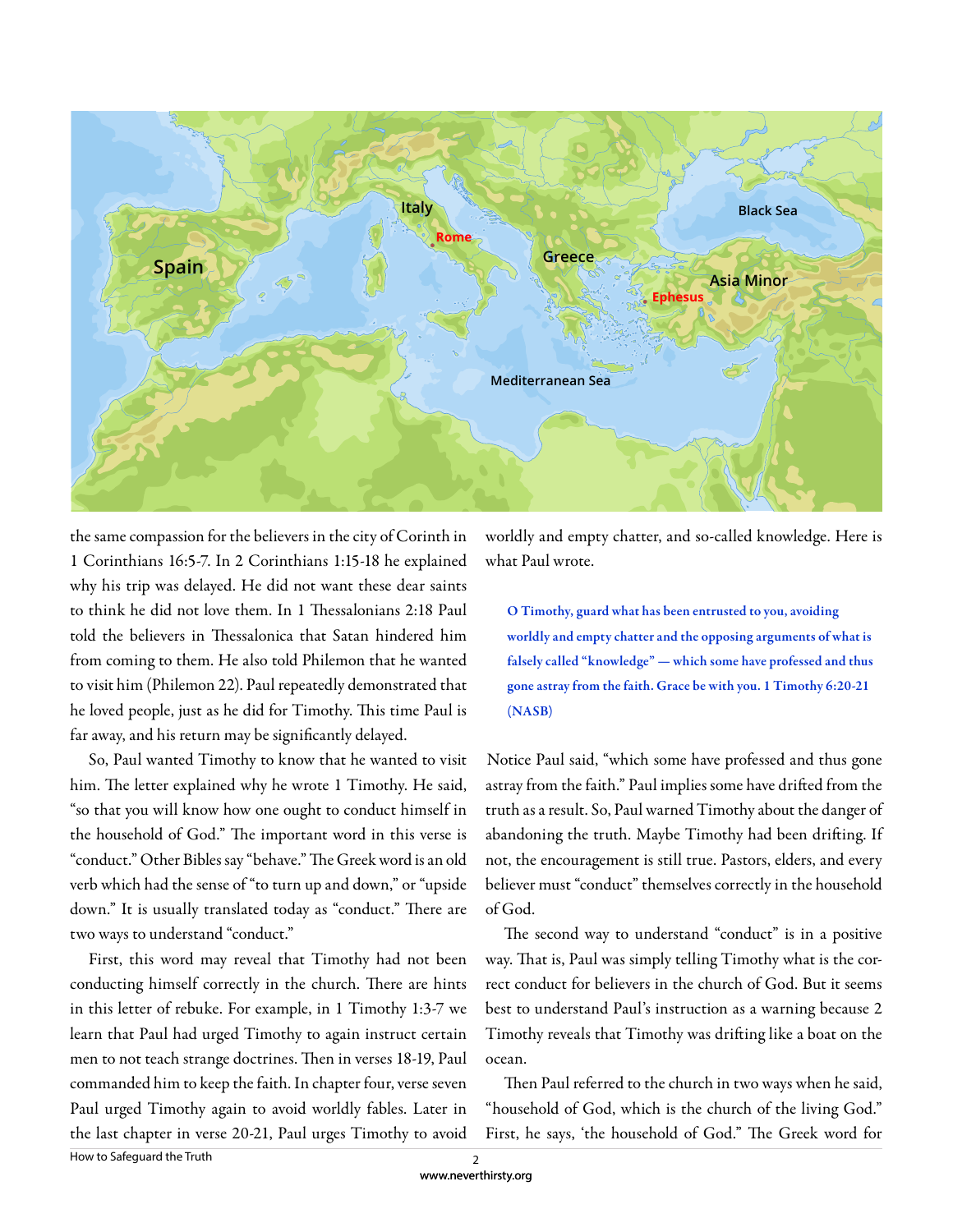"household" is *oikos*. It is the same word that he used in 1 Timothy 3:4-5 and 12. In those verses it refers to a family in a house or home.

Then Paul says, "which is the church of the living God." Now he refers to the body of Christ, or every believer around the world and in times past who have believed in Christ. That is, the church of the living God gathers as a local family in individual buildings or groups somewhere. We call those gatherings the local church. Wherever it meets, Paul has given us instructions about the correct conduct of the church; so, Paul is talking about your church!

Before we leave this verse, notice that Paul referred to God as the "living God." Paul reminded us that the body of Christ, all The message is that God does not sit on a table in the living room, on some rocks in a patio, or on the mantle of a fireplace. He is not lifeless. He is the living God who can hear our prayers, and act to help us. True believers are members of the

So, Paul instructed Timothy and every local gathering of the church of the living God, wherever it meets, how to conduct itself. That is the benefit of 1 Timothy and the first important fact. 1 Timothy is God's manual on how the church

believers, belong to a living God, and not an idol. In Isaiah 46:5-9 God speaks. He says,

> To whom would you liken Me And make Me equal and compare Me, That we would be alike? Those who

lavish gold from the purse And weigh silver on the scale Hire a goldsmith, and he makes it into a god; They bow down, indeed they worship it. They lift it upon the shoulder and carry it; They set it in its place and it stands there. It does not move from its place. Though one may cry to it, it cannot answer; It cannot deliver him from his distress. Remember this, and be assured; Recall it to mind, you transgressors. Remember the former things long past,

should function. It is God's in struction manual on "how to do church correctly."

**Purpose of the Church (v.** 15b). Why did Paul tell Timothy how he and the congregation should conduct themselves in the church? He tells us in verse 15.

Paul gives the reason in the last part of verse 15. Paul says the church is . . .

## . . . the pillar and support of the truth. 1 Timothy 3:15b (NASB)

Now we must not quickly blur or smear "pillar" and "support" together into one word. Paul and the Holy Spirit gave us two words for a reason. So, I want to discuss each word briefly so that this becomes alive. First, the word "pillar" reminds us of the pillars of the ancient temples that found throughout the Roman empire. Their function was to hold the top of the temple high so that everyone could see the temple. Second, the

For I am God, and there is no other; I am God, and there is no one like Me . . .

Isaiah 46:5-9 (NASB)



www.neverthirsty.org 3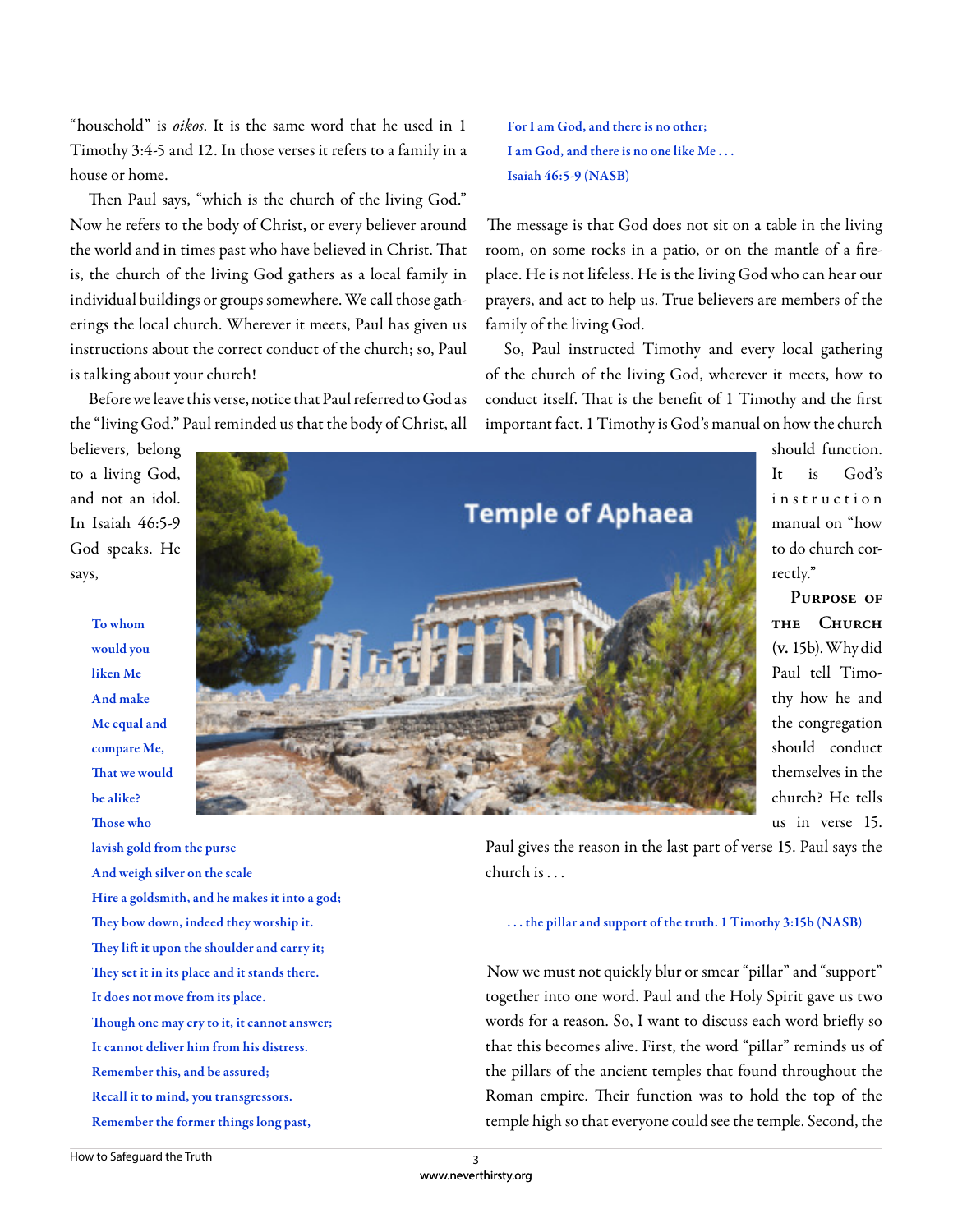Greek word for "support" has the sense of foundation. This means the church of the living God is the foundation of the truth. Its pillars are to hold the truth up high so that everyone will be able to see and hear it.

This reminds me of the first house that we purchased. It was a "fixer-upper." We bought the house "as is" from a private party. We did not understand what we were doing, but at least we had a house. After buying it, I began to see cracks in the walls inside the house. Later I walked around the house and noticed a crack that ran all along the outside wall around the house. Then I crawled under the house and discovered the house stood above the ground on wooden supports. Later, a neighbor told us that the area used to be a swamp. The house had been moved from its original site and placed there. Then I realized why the house had cracks. The foundation was not solid. The ground was not stable. So, I spent several years repairing the cracks both on the inside and on the exterior walls. The house looked great and we were able in time to sell it. Then an earthquake occurred, and all the cracks reappeared. You see, the problem was not the cracks in the walls. The problem was that the foundation was bad. If our house had been a temple with pillars, some of the pillars might have collapsed. Paul said the church is the pillar and the foundation of the truth.

Paul's illustration is perfect. When the church has ungodly elders and deacons, or false teachers, the foundation of the church begins to break, and the truth begins to crack and so does its doctrinal truth. When the church does not pray, strange doctrines are permitted, or pastors do not preach as they should, or elders are not honored or disciplined without preference, then the foundation begins to crack. Paul gave his instructions for a reason. If his instructions are not followed, the foundation of the church will begin to crack. Then the church stops proclaiming truth. Then the gospel will not spread and ultimately, the church will be devoid of truth.

Paul's point is that his instructions are given so that the church will fulfill its purpose. The purpose of each local church is to safeguard the truth once for all handed down to the saints (Jude 3). So, Paul has been telling Timothy how believers should conduct themselves in the church. Paul has already instructed Timothy that teachers must avoid strange doctrines. He must reject false teachers. We understand how false teachers are a threat to the truth. Paul says the church must pray, women are to dress modestly, and women are not to teach men or exercise authority over men. We understand prayer, but we fail to realize that violating the role of women results in sin in the church. Failure to identify elders and deacons results in immature spiritual leaders. In the next three chapters, Paul will warn Timothy about deceitful spirits and doctrines of demons in chapter four. Next, he will tell Timothy how to teach and how to care for widows, the seniors, and the elders in the church. Then Paul will conclude with instructions both to pastors and to the saints. These instructions apply to the body of Christ everywhere it meets. Failure to obey are sins of the church.

So, Paul has been discussing the doctrine about how we are "to do church," or ecclesiology, since chapter one. He will continue through chapter five. That is what he means by "how one ought to conduct himself in the church." He does not begin to give us personal application until chapter six.

The first important fact is that the book of 1 Timothy teaches how the gathering of the church is to function. The second important fact is that the church is to safeguard the truth. When the church does not function correctly, it will not safeguard the truth.

THE CORE TRUTH (v. 16). This leads us to the third section of our study which is verse 16. This will give us the third important fact. The core truth of the Scriptures is what we teach and preach about Jesus Christ. So, Paul closes with what we believe was an early church hymn. He did not provide us with the musical score. He just gave us the lyrics of the hymn. Here are the words.

By common confession, great is the mystery of godliness: He who was revealed in the flesh, Was vindicated in the Spirit, Seen by angels, Proclaimed among the nations, Believed on in the world, Taken up in glory. 1 Timothy 3:16 (NASB)

The immediate question is what does Paul mean by mystery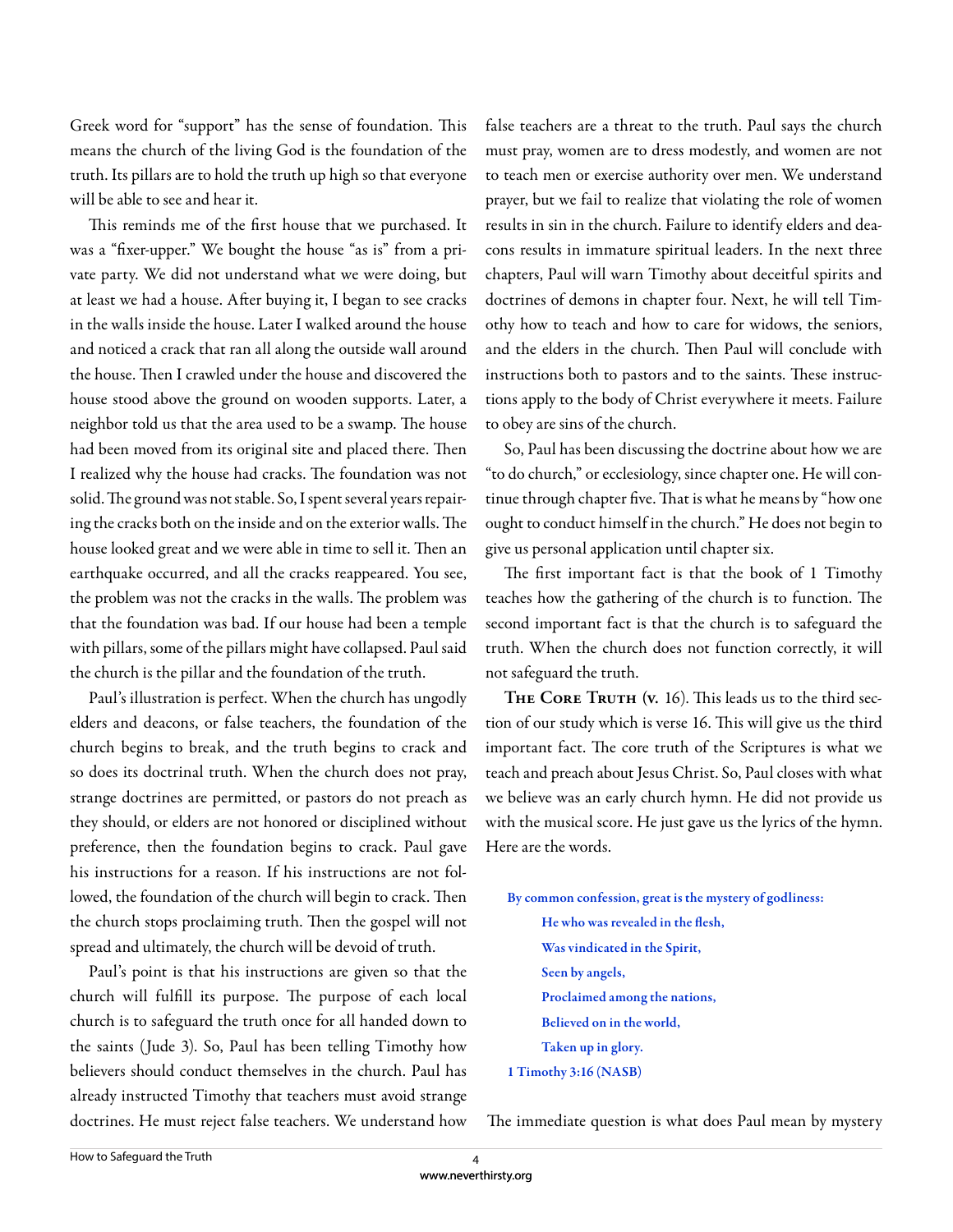of godliness? While there are a variety of opinions, I think the answer is that it refers to Christ. The best Greek manuscripts include the word *hos*. That means the best translation is, "great is the mystery of godliness He who was revealed in the flesh." That is, Christ is the mystery of godliness. He was revealed in the flesh. The idea of mystery is that it is difficult for us to understand all that Scripture teaches about Jesus, who is our sinless and holy Savior. It is difficult for us to understand how our holy God could take on human flesh, be without sin, return to life, and ascend back to heaven. He is truly a mystery. Later in chapter six, Paul will remind us that Christ is immortal and dwells in unapproachable light—in His Shekinah glory. Jesus was and is a mystery of godliness.

Paul and the Holy Spirit may also have said it this way to remind us to pursue godliness. I found it very interesting that the word godliness occurs fifteen times in the New Testament. Every time this Greek word occurs in the epistles, it is written by Paul and Peter, except for one time in Acts. It occurs in 1 and 2 Timothy, Titus, and 2 Peter. These two men were fathers of the faith who were preoccupied with godliness. When Paul declared that Jesus is the mystery of godliness, he also reminds us to pursue godliness because Jesus is holy.

So, what does the hymn say? Those interested in music and poetry will quickly discover this hymn has six lines, which are divided into three parts, with two lines per part. Some divide the hymn into two parts of three lines.

He Who Was Revealed in the Flesh. The first line compares Christ to His flesh. It says, "who was revealed in the flesh." This reminds us of the birth of Christ or the incarnation of Christ. Our holy and majestic God took on human flesh in a virgin named Mary and was born in the city of Bethlehem. Hebrews 2:14 tells us,

Therefore, since the children share in flesh and blood, He Himself likewise also partook of the same, that through death He might render powerless him who had the power of death, that is, the devil. Hebrews 2:14 (NASB)

Philippians 2:6-8 also tells us that Jesus was completely God and completely man. He was one hundred percent both. Notice the word "revealed." It is translated from a Greek word that means "to make visible." It is telling us that the early church understood that Jesus had existed previously, before appearing in human flesh. If you have wondered what the early church believed about Jesus, this hymn will be helpful. That is, suddenly He appeared in human flesh. Galatians 4:4 says that when He did, it happened in the fullness of time. 1 John 4:1-3 teaches us that anyone who denies the incarnation of Christ is a false teacher.

Was Vindicated in the Spirit. The second line is, "Was vindicated in the Spirit." There are two important words here. The first word is "vindicated." It means "to declare righteous," or "to reveal to be righteous." The second word is "spirit." There is debate if "Spirit" refers to the spirit of Jesus or the Holy Spirit. But it seems best to understand it to refer to the Holy Spirit.

So if we combine these together, we are being told that it was the Holy Spirit who helped to declare that Jesus was righteous. In that sense He was vindicated against His accusers. The Holy Spirit caused Christ to be virgin born (Matthew 1:18; Luke 1:35). The Holy Spirit descended upon Jesus at His baptism (Luke 3:22), led Him into the wilderness to be tempted by Satan (Luke 4:1), and led Him back to Galilee (Luke 4:14). During His temptation He proved Himself to be holy or righteous. The Holy Spirit filled Jesus during His ministry and empowered Him to perform miracles (Luke 4:18; 5:17; Acts 2:22). Acts 10:38 says Jesus was anointed by the Spirit. The Holy Spirit also helped Jesus offer Himself on the cross (1 Peter 3:18) and helped Him be resurrected (Hebrews 9:14). His resurrection revealed that He was God (Romans 1:3-4) and His sacrificial death was accepted by God the Father (Romans 4:25). That is, the Holy Spirit helped Jesus throughout His entire ministry.

Seen by Angels. The third line is, "Seen by angels." This reminds us that the angels were with Jesus from His birth to His ascension. Gabriel announced the birth of Christ to Mary (Luke 1: 26-27). Angels announced His birth to some shepherds (Luke 2:8-14). They ministered to Jesus after His baptism (Matthew 4:11). Angels were at the tomb after His resurrection (Matthew 28:1-5; 26:2-6; Luke 24:1-7; John 20:11-13) and at His ascension (Acts 1:11). 1 Peter 1:10-12 teaches us that the angels longed to know about Christ.

Proclaimed Among the Nations. The fourth line is, "Pro-